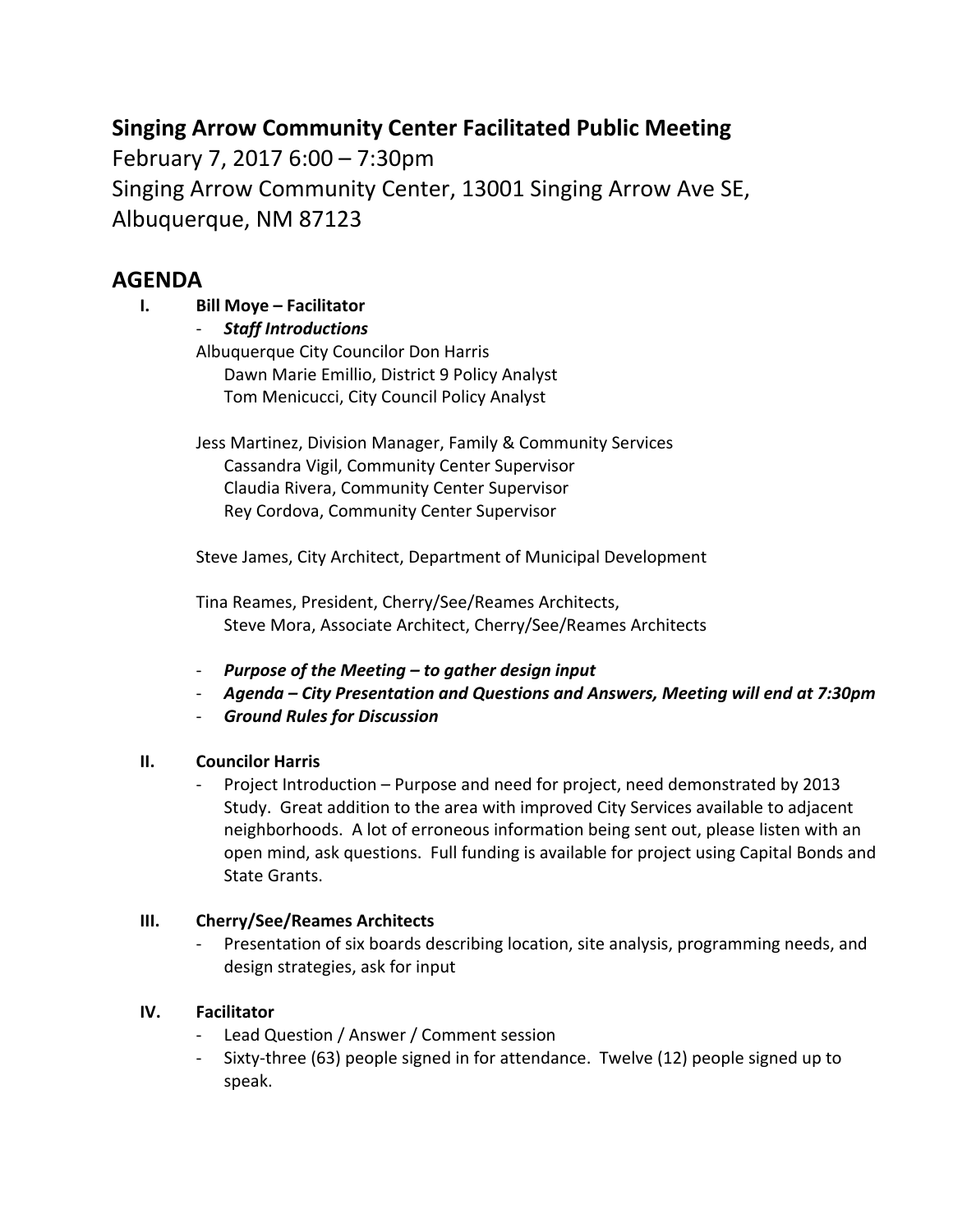‐ Notes following are a summary of design input to be addressed in design and presented at future meeting. A full summary of public comments and questions and responses collected from the meeting are available upon request.

# **Summarized Comments for Design Input**

### **SITE DESIGN COMMENT**

Piru BLVD is a main access point to the park and we need to consider how gating the parking lot on Wenonah AVE will affect pedestrian traffic at other access points.

The location of the building needs to be considered to make sure it does not impact where people/kids would play soccer.

Would like to see IP cameras in the parking lot and would prefer if they had the ability to be accessed remotely for surveillance.

Can we move the building site 50 to 75 feet to the west? (to the second sidewalk and west.)

If the parking lot is designated for the Community Center, where would the park and ride go?

The site choice is not strongly justified.

Concerned about parking on Rachel.

Make sure that the lighting is much better than Manzano Mesa and Baca. Many of the lights are broken, path lighting is broken and the parking is dark. They have to bring in auxiliary lights for events.

People currently park on Eugene and Rachel to walk their dogs. Can we include "no parking" signs along these streets to help reduce the parking?

If the parking lot off of Wenonah is gated and closed, this would cause increased traffic at all vehicular access points. This would primarily be a concern for families attending soccer on the weekends. What are the hours of operation on Saturday and Sunday?

Can the easement be abandoned?

### **COMMUNITY CENTER DESIGN COMMENT**

Like the idea of the building having "no back"

Concerned that there is a "Gym" because that means that there will be showers and the homeless would use them.

A concern was mentioned in regards to points of access.

How can the new CC address security?

The inclusion of a "lifeguard" or "nurse" station that has a first aid kit and bandages would be beneficial.